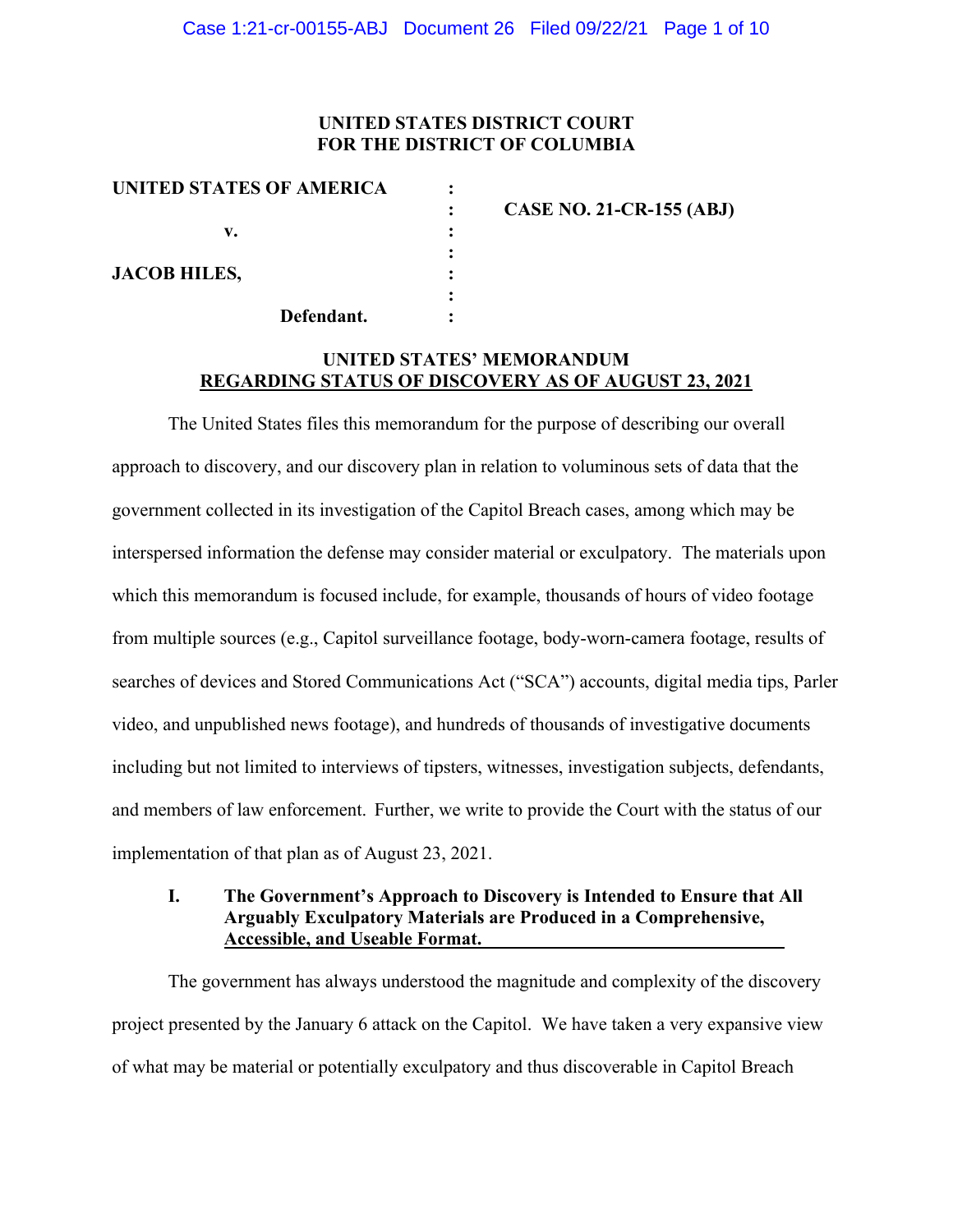#### Case 1:21-cr-00155-ABJ Document 26 Filed 09/22/21 Page 2 of 10

cases. Defense counsel in Capitol Breach cases have made requests including any and all information that captures an individual defendant's conduct or statements; shows people "peacefully walking around the Capitol"; or suggests that a member (or members) of law enforcement allowed people to enter or remain in the Capitol or on restricted grounds, acted friendly or sympathetic to the rioters, or otherwise failed to do their jobs. Of course, there may be additional types of information a defendant may consider material or exculpatory, but since the government does not know the defense theory in any particular case, it is impossible to for the government to determine what other types of information a defendant may believe to be material.

To the extent the type of information described above may exist, it may be interspersed among the voluminous sets of data referenced above. Given the volume of material, and because "[d]efendants are in a better position to determine what evidence they believe is exculpatory and will help in their defense,"<sup>1</sup> it is our intent to provide the defense with all data that may contain such information, but in a manner that will facilitate search, retrieval, sorting, and management of that information.

<sup>1</sup> *United States v. Meek,* No. 19-cr-00378-JMS-MJD, 2021 WL 1049773 \*5 (S.D. Ind. 2021). *See also United States v. Ohle*, No. S3 08 CR 1109 (JSR), 2011 WL 651849 \*4 (S.D.N.Y. 2011) (not reported in F.Supp.2d) ("placing a higher burden on the Government to uncover such evidence would place prosecutors in the untenable position of having to prepare both sides of the case at once. Indeed, the adversarial system presumes that the defense will be more highly motivated to uncover exculpatory evidence, so if anything the onus is on defense counsel to conduct a more diligent search for material potentially favorable to his client. This is especially true considering that, if exculpatory evidence exists, the defense is in the best position to know what such evidence might be and where it might be located.")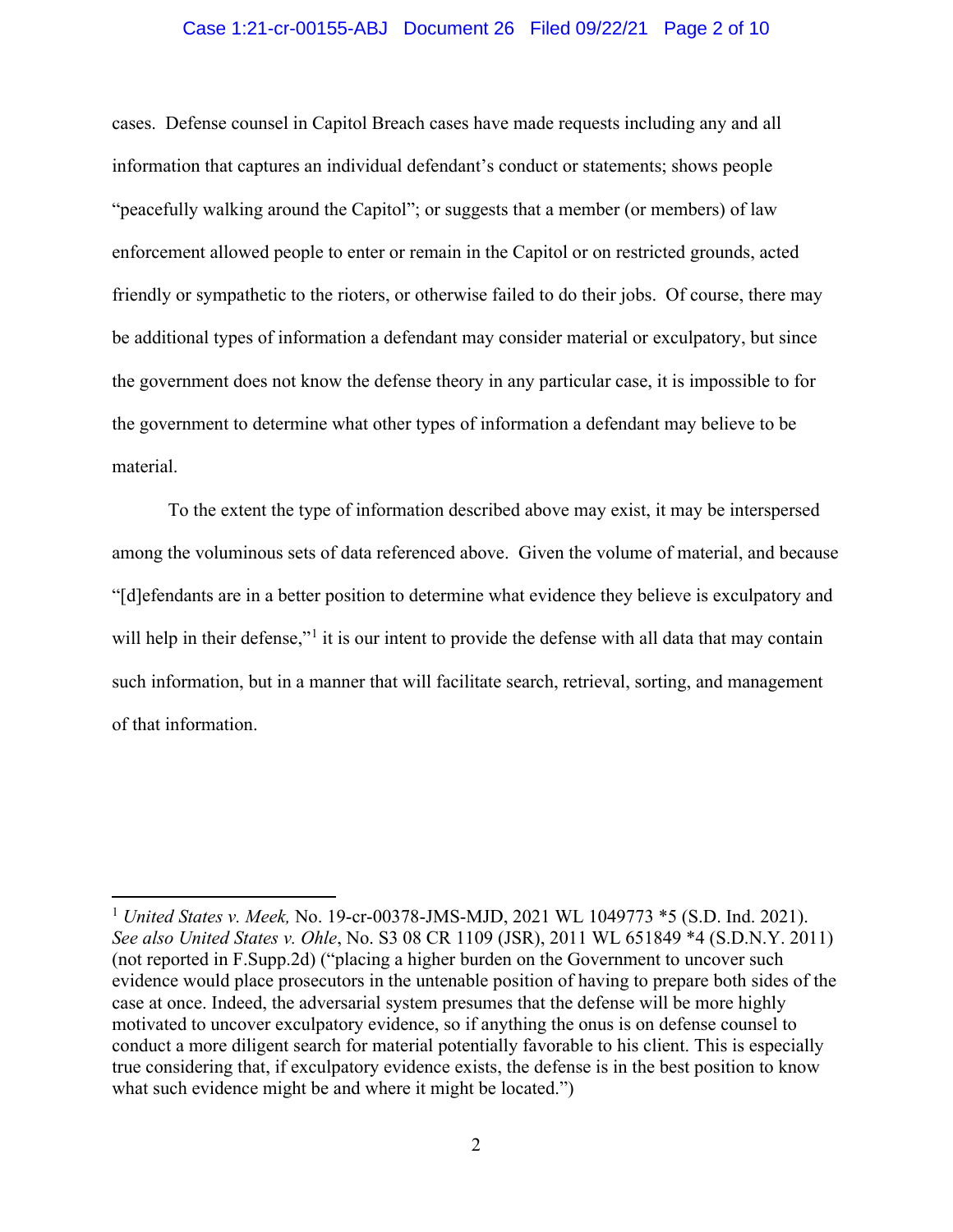# **II. Our General Plan for Production of Voluminous Materials Involves Two Separate Platforms.**

We have developed and begun implementing a plan to use two primary platforms to process and produce discoverable voluminous materials: one for documents (e.g., items such as law enforcement investigation files and business records) and one for digital materials (e.g., video footage). (These two platforms have frequently been referred to as our "database" although, in fact, they are two separate information repositories hosted by unrelated vendors.) We are working collaboratively with Federal Public Defender ("FPD") leadership and electronic discovery experts, including Sean Broderick, the National Litigation Support Administrator for the Administrative Office of the U.S. Courts, Defender Services Office, to ensure that Federal Public Defender offices nationwide that are working on Capitol Breach cases, counsel that are appointed under the Criminal Justice Act, and retained counsel for people who are financially unable to obtain these services will have access to the same platforms, including technological functionality commensurate to that available to the government, for the purpose of receiving and reviewing discoverable materials.

# **A. We will Share Documents from Our Own Relativity Workspace to a Defense Relativity Workspace, and are Making Rolling Productions Via Alternative Means Until the Defense Workspace is Available.**

### **1. Overview**

Deloitte is hosting a Relativity database, or "workspace," for the government to manage and produce documents. Relativity is a cloud-based eDiscovery platform that offers functionalities including document organization, review, production, and analytics within a single environment, and is an industry leader in eDiscovery hosting. As further elaborated below, we are in the process of ingesting hundreds of thousands of documents into our Relativity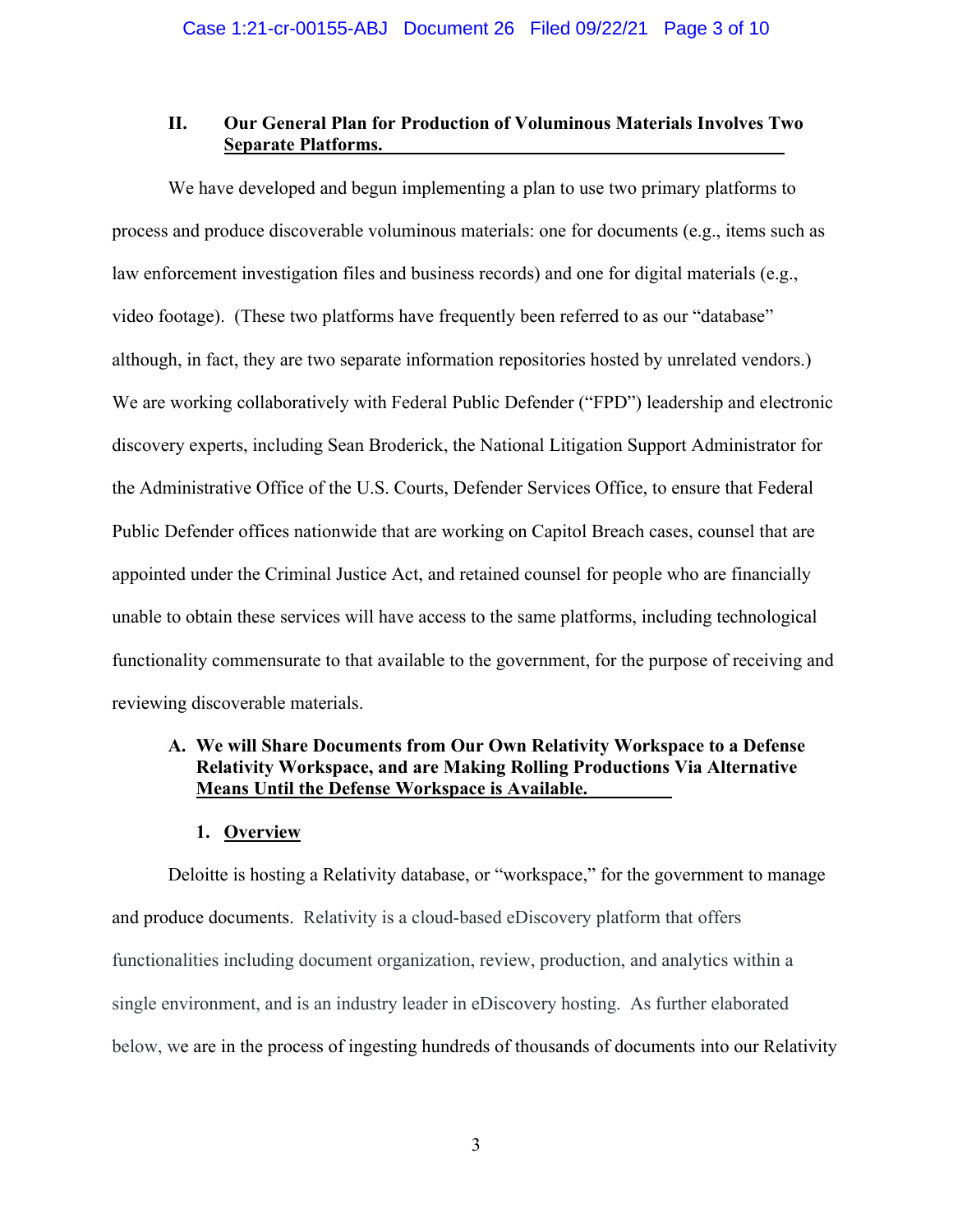#### Case 1:21-cr-00155-ABJ Document 26 Filed 09/22/21 Page 4 of 10

workspace, so that we may review them, process them, and produce the documents as appropriate to the defense.

Ultimately, our plan is for all discoverable documents to be shared to a wholly separate defense Relativity workspace, also hosted by Deloitte, but wholly inaccessible to the government. Deloitte is currently creating such a defense workspace within Relativity for receipt of discoverable documents, and we are working toward a modification of our contract to fund the additional hosting and support of that database.<sup>2</sup>

A Relativity workspace will allow Capitol Breach defense teams to leverage Relativity's search and analytics capabilities to search the voluminous documents we expect to produce for information they believe may be material to their individual cases. Defense teams will be able to perform key term searches and metadata searches across hundreds of thousands of documents in the defense workspace. Further, in conjunction with any staff they designate to support their workspace, they will be able to design coding panes that allow them to "tag" items received in discovery as they deem relevant to their cases, e.g., by location ("Lower West Terrace") or

 $2$  Hosting refers to storing and organizing documents in a case within a database for document review, organizing, searching, categorizing, and redacting, and providing users with accounts to access the database. Typically, providing discovery in a format that allows it to be loaded into a database satisfies the government's discovery obligations. We understand that neither the Federal Public Defender nor the Criminal Justice Act panel has a vehicle in place through which they may engage in expedited contracting for the hosting and licensing services that are necessary to meet the demands of this unprecedented volume of materials. Thus, the government has agreed to provide the necessary hosting and licensing services through Deloitte. The government has been closely coordinating with FPD to ensure that when we modify our contract with Deloitte, we obtain sufficient licenses to cover the needs of current cases as well as those of cases that may be brought in the future.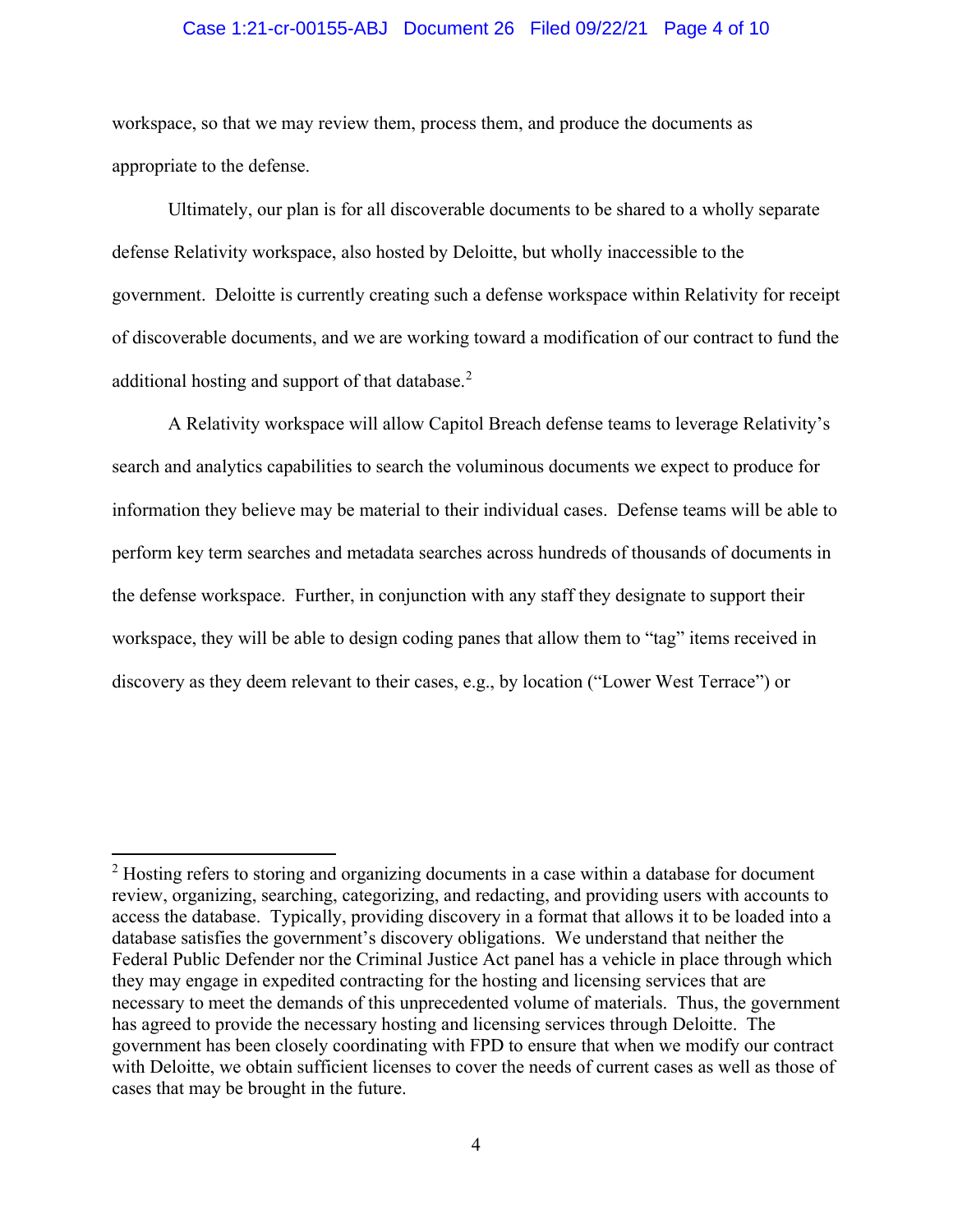#### Case 1:21-cr-00155-ABJ Document 26 Filed 09/22/21 Page 5 of 10

defense theories of the case ("Police Let Defendants In"); and then generate search reports based on the results associated with a particular tag or multiple tags.<sup>3</sup>

As elaborated below, although Relativity significantly increases the pace at which we may review and process materials to make appropriate productions, performing these tasks correctly and comprehensively takes time. Nevertheless, we expect to begin making documentary productions from Relativity within the next two weeks, as discussed in more detail below, and will do so on a rolling basis going forward. Until the defense Relativity workspace is operational and defense accounts are established documents will continue to be produced in individualized cases via other available methods – most frequently cloud-based file sharing through USAfx.

# **2. The Government is Steadily Populating its Own Relativity Database with Materials.**

We have already populated our Relativity database with over 30,000 records from the U.S. Capitol Police ("USCP") and USCP reports related to allegations of misconduct by law enforcement in connection with the events of January 6, 2021. We are currently using our Relativity platform to process materials related to allegations of police misconduct and plan to make those reports available within approximately the next two weeks. Capitol Breach

<sup>&</sup>lt;sup>3</sup> We believe that to ensure defendants have meaningful access to the defense Relativity workspace, FPD will require additional support for the workspace. As the Court is aware, "Even if the discovery is produced in an optimal way, defense counsel may still need expert assistance, such as litigation support personnel, paralegals, or database vendors, to convert e-discovery into a format they can use and to decide what processing, software, and expertise is needed to assess the [Electronically Stored Information]." *See Criminal e-Discovery: A Pocket Guide for Judges*, Chapter II (Common Issues in Criminal e-Discovery), at 12.The *Pocket Guide* serves as a supplement to the federal judiciary's bench book. We are engaging in frequent and productive discussions with FPD in the effort to resolve contractual and technical details related to the implementation of an adequate support plan.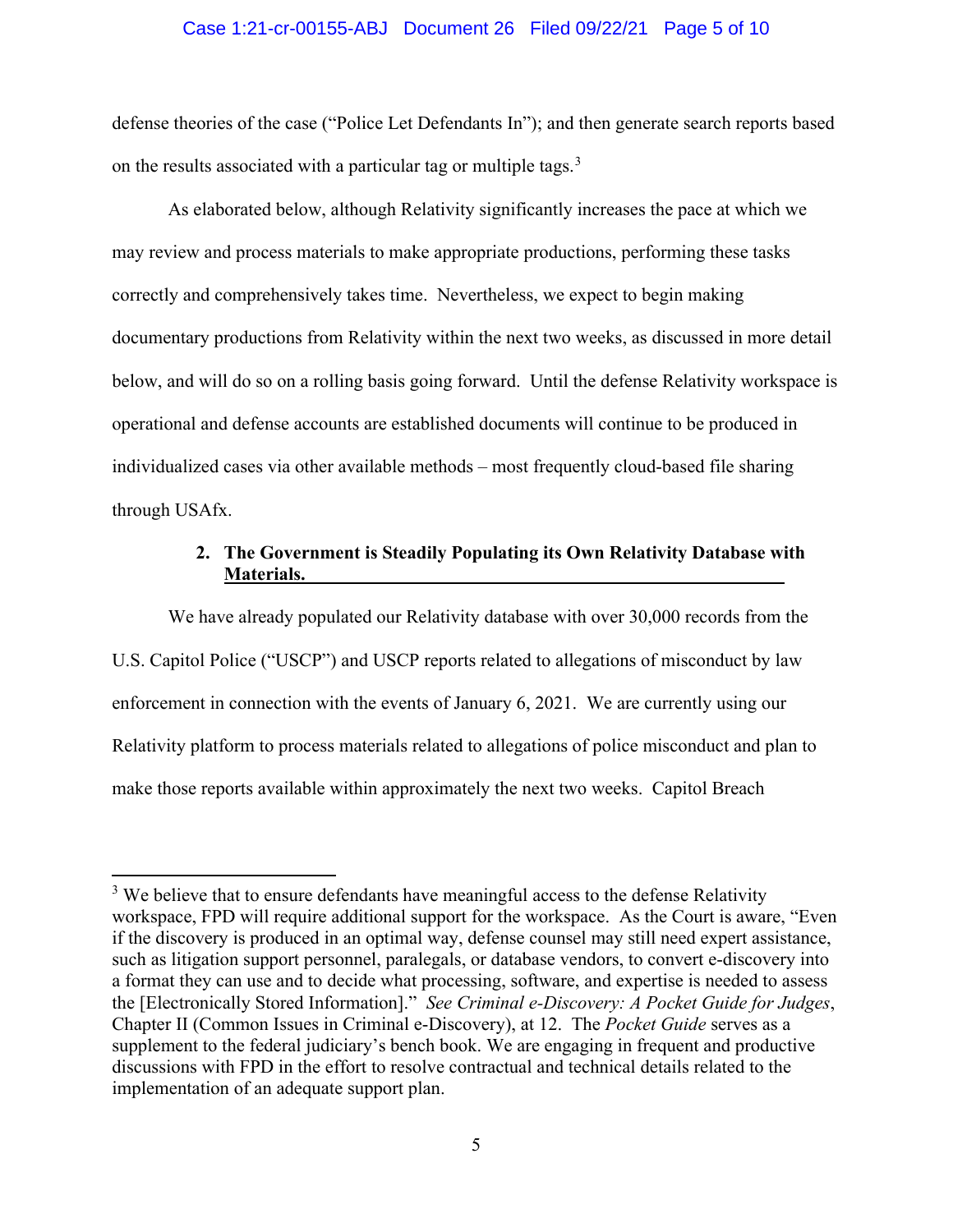#### Case 1:21-cr-00155-ABJ Document 26 Filed 09/22/21 Page 6 of 10

prosecution teams will disseminate these materials once they become available. We are prioritizing these materials and Metropolitan Police Department ("MPD") use-of-force investigation files because many defendants have requested them.

We are steadily working to ingest into Relativity potentially discoverable documents that we requested and received from multiple law enforcement agencies, while ensuring that materials that are or may be protected by Federal Rule of Criminal Procedure 6(e) are adequately protected. Of course, Federal Bureau of Investigation ("FBI") files account for the majority of documentary evidence that we will need to ingest and review. The FBI estimates that there are approximately 750,000 investigative memoranda and attachments in its files associated with the Capitol Breach investigation. We intend to organize, deduplicate, and produce these materials as appropriate, using all of Relativity's tools to do so as quickly as possible. As discussed below, however, these processes are not wholly automated, and will require both technical expertise and manual assistance.

#### **3. The Workflow in Processing Materials for Discovery Takes Time.**

The process of populating Relativity with potentially discoverable material, all in varied formats and from different sources, is complicated. It is *not* like copying and pasting a file, or even like duplicating a hard drive. Before the hundreds of thousands of investigative files at issue here are ever loaded to Relativity, they must be meaningfully organized into folder structures that will make sense to reviewers and recipients. The materials must also be qualitychecked, e.g., we must ensure that we have the password for protected documents, that the documents were provided in a format that will open, and that we remove irrelevant software and system files that would only cloud the workspace and confuse reviewers. After materials are loaded to Relativity, we must customize the manner in which they are displayed so as to be

6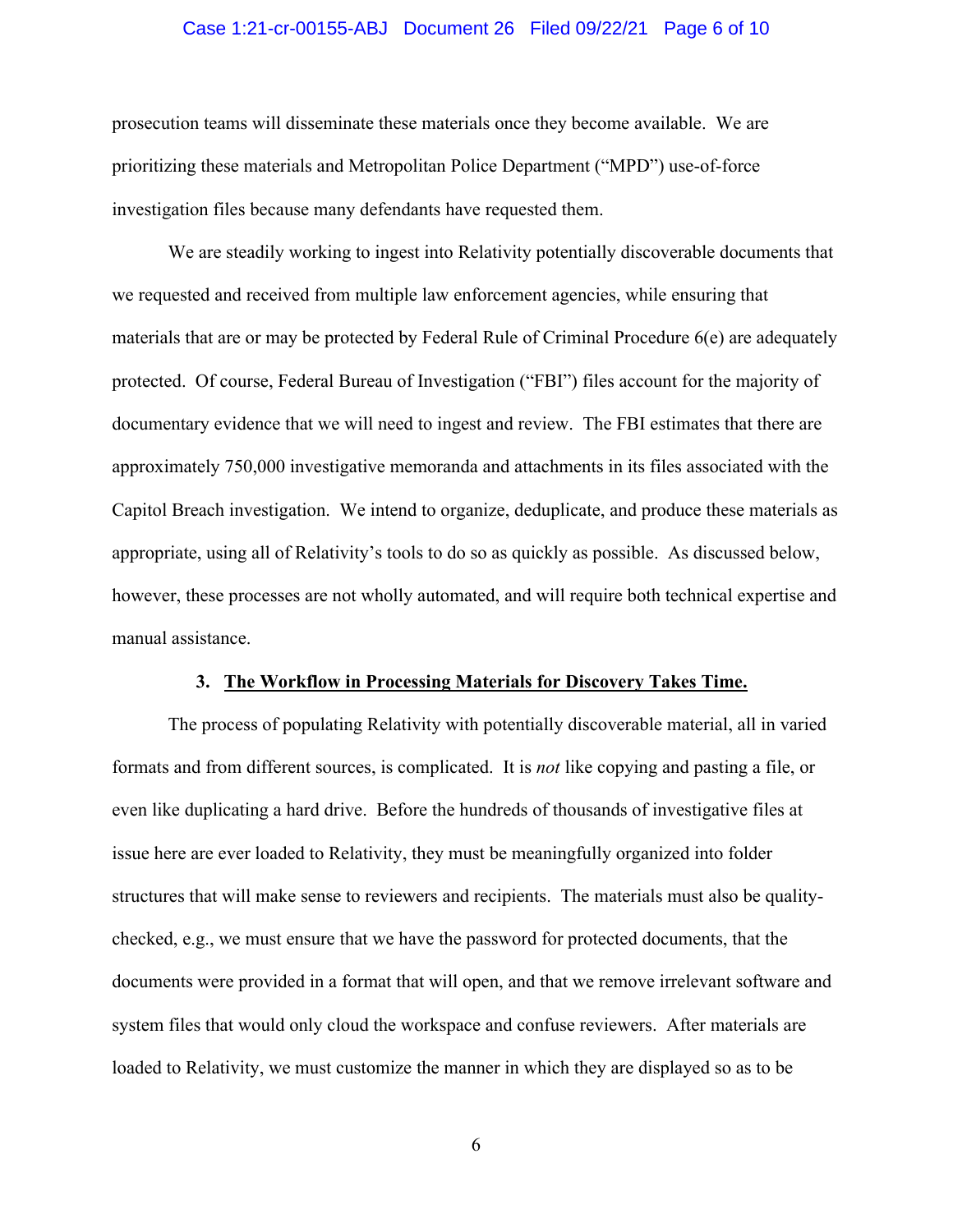#### Case 1:21-cr-00155-ABJ Document 26 Filed 09/22/21 Page 7 of 10

meaningful to reviewers who will make discoverability determinations and apply appropriate redactions and sensitivity designations. Not all documents are created equal, e.g., financial records and forensic cell phone search reports cannot meaningfully be displayed in the same way.

All of these processes will be assisted by leveraging Relativity's tools as much as possible, such as by using keyword searches to identify items that must be excluded or redacted; and deduplication tools to recognize documents that have already been processed so that they are not analyzed or reproduced multiple times. Although these processes are time-consuming, they are necessary to avoid production of unorganized data dumps, unreadable files, and unusable databases; or a failure of the government to take adequate steps to prevent both victims and defendants' private information from being shared with hundreds of defendants.

# **B. We will Share Digital Evidence from Our Own Evidence.com Instance to a Defense Evidence.com Instance, and Make Rolling Productions as Digital Media is Processed.**

Relativity was primarily designed as document review platform and not to manage terabytes of digital evidence. Although it is technologically possible to view and share video evidence within Relativity, in this case, the volume of video would significantly reduce Relativity's performance speed.

Accordingly, we will use evidence.com as a platform to manage, review, and share digital media evidence. Evidence.com is a cloud-based digital evidence management system designed by Axon Enterprise, Inc. ("Axon"), an industry leader in body-worn-camera systems. Axon refers to a singular environment of evidence.com as an "instance." The government has agreed to fund a defense instance of evidence.com and to provide the necessary licensing services through Axon. This instance will be managed and administered by FPD, and the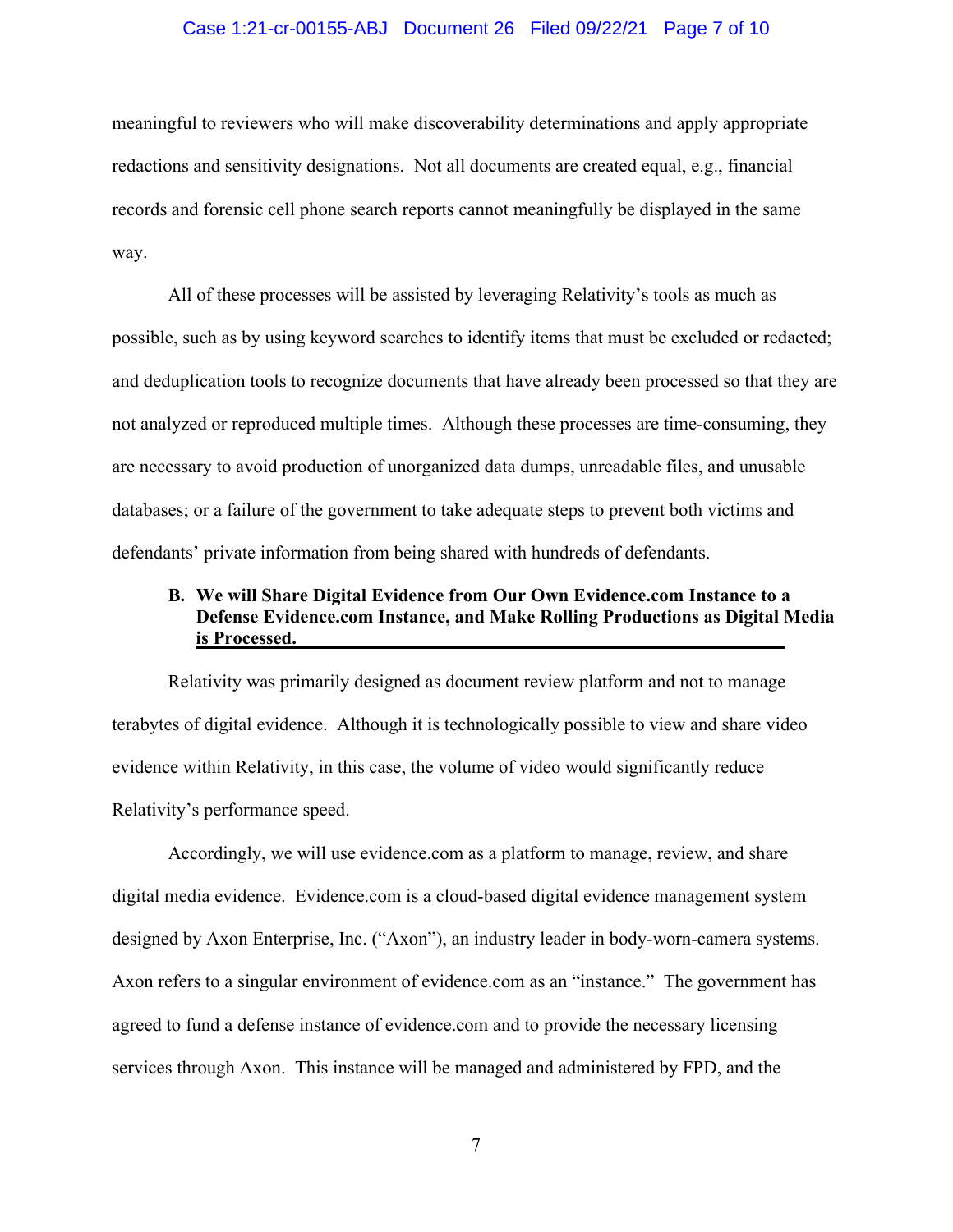#### Case 1:21-cr-00155-ABJ Document 26 Filed 09/22/21 Page 8 of 10

government will have no ability to log into or retrieve information from this instance. As recently as Saturday, August 21, 2021, we consulted with representatives from Axon about our plan and we expect our contract with Axon will be modified expeditiously. As with Relativity, the government has been closely coordinating with FPD to ensure that we cover the needs of current cases as well as those of cases that may be brought in the future. We understand that legal defense teams will likely wish to share voluminous evidence with defendants. Axon has additional infrastructure referred to as my.evidence.com that will allow defense attorneys to share voluminous evidence with individual defendants.

We have already migrated over 2,900 body-worn-camera videos totaling over 2,300 hours (nearly 100 days) into our instance of evidence.com. For the reasons relayed above, from a technological perspective, we expect to be able to share this footage with FPD's evidence.com instance within approximately the next two weeks. Before we can share voluminous video footage with FPD, we must also ensure that the footage is adequately protected. Based on a review of the body-worn-camera footage conducted by our Office, the footage displays approximately 1,000 events that may be characterized as assaults on federal officers. As these officers now, or in the future may, qualify as victims under the Crime Victims Rights Act, they have the "right to be reasonably protected from the accused" and the "right to be treated with fairness and with respect of the victim's dignity and privacy." 18 U.S.C. §§ 3771(a)(1) and (8).

 When we share the footage, we also intend to share information we have developed that will help facilitate efficient defense review of body-worn-camera footage. For example:

• Individuals in our Office who reviewed all the body-worn-camera footage in our instance created a spreadsheet that identifies footage by agency, officer, video start time, a summary of events, and location of the camera in 15-minute increments. The locations are defined in zone map they created. We will share our zone map and the spreadsheet with the legal defense teams, subject to adequate protection.

8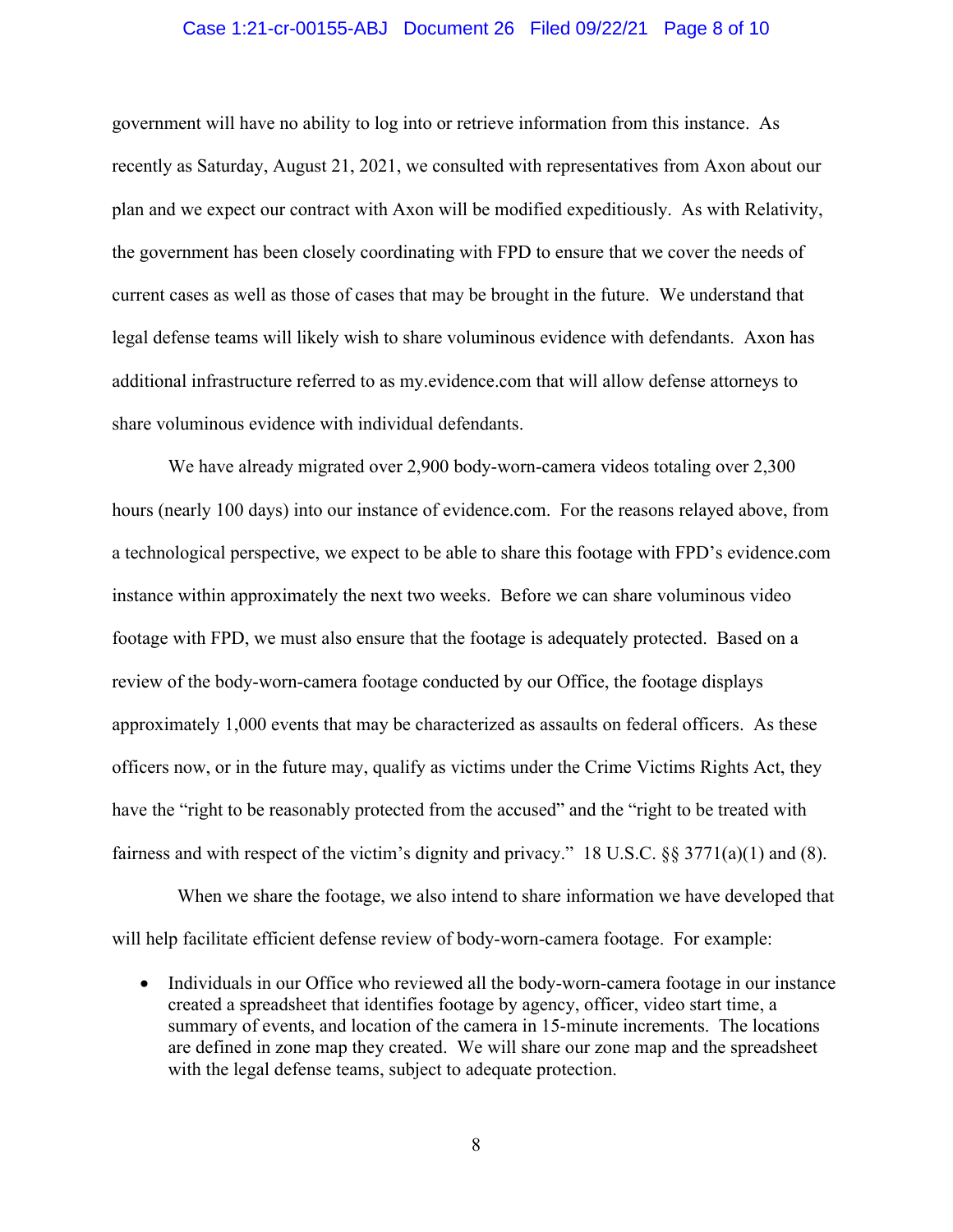### Case 1:21-cr-00155-ABJ Document 26 Filed 09/22/21 Page 9 of 10

• We obtained from MPD Global Positioning Satellite ("GPS") information for radios that may be of assistance in identifying the location of officers whose body-worn-camera footage is relevant to the defense. We will share this information with the legal defense teams, subject to adequate protection.

We will continue to ingest video evidence into evidence.com on a rolling basis, and to produce it regularly. As evidence.com was designed to function in coordination with bodyworn-cameras designed by Axon, ingesting body-worn-camera footage into our instance was fairly simple. Other footage will need to be converted from proprietary formats before it can be ingested into evidence.com, and so processing will take longer.

At this time, the FBI is in the process of transmitting Capitol surveillance footage for ingestion into evidence.com. Because of the size of the footage, it will take several weeks to receive and ingest the footage. Based on our current understanding of the technical complexities involved, we expect to start rolling productions from 7,000 hours of footage that the USCP provided the FBI within approximately the next four weeks. An additional 7,000 hours of footage is not relevant to this case and, therefore will not be produced.